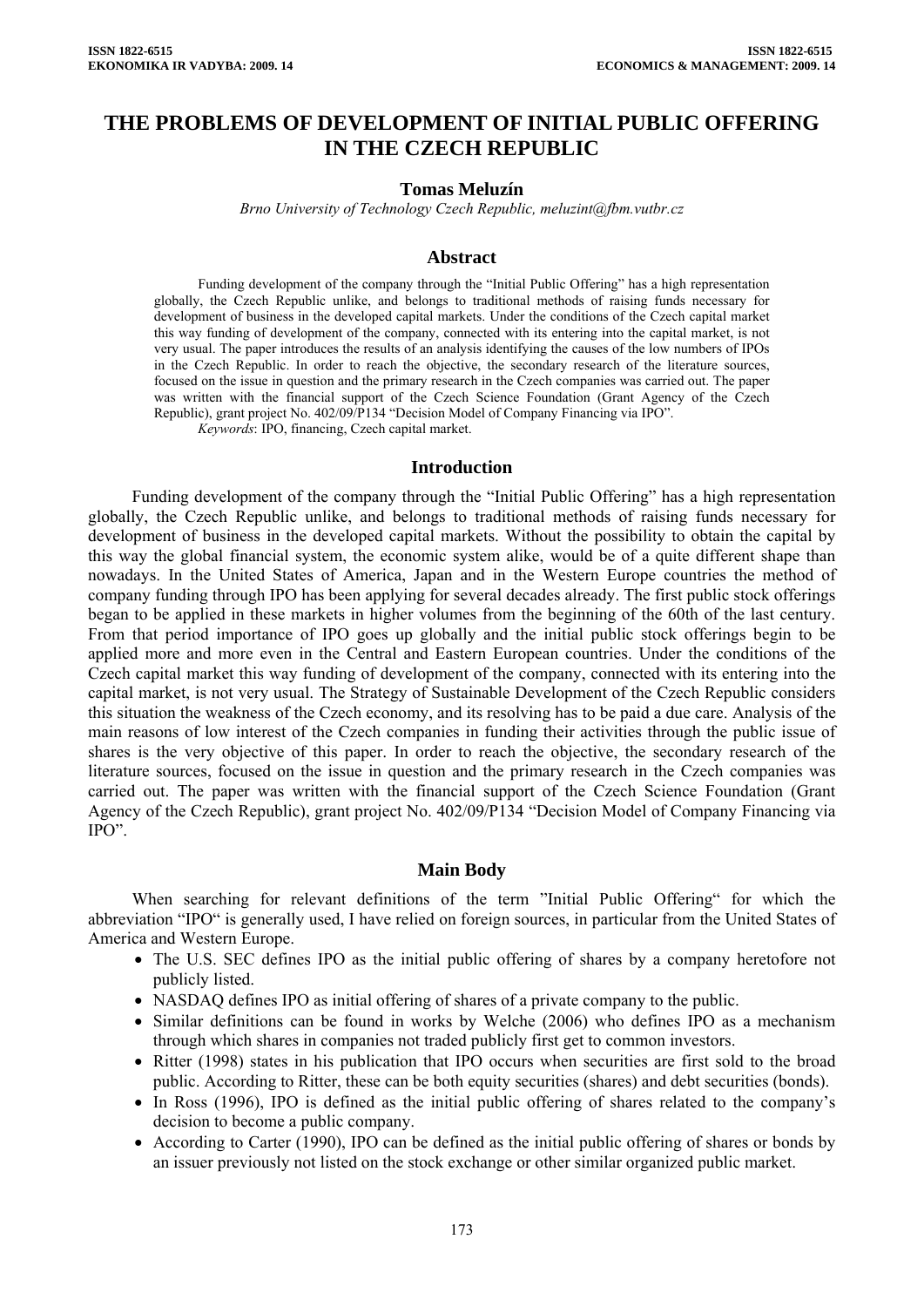- Giudici (2005) believes that IPO is the initial placement of securities, in particular shares, on the stock exchange.
- Khurshed (2000) defines IPO as the initial offering of securities to the broad public or institutional investors by a company getting listed on the stock exchange at the same time.
- Ernst & Young (2008) defines IPO for the purpose of its analyses as initial offering of company shares to the public.

The above definitions show that when defining this term, most authors stress the fact that the company is offering its securities, generally shares, to the public for the first time, and at the same time is entering the organized public securities market, most frequently represented by the stock exchange as a supreme organization. What is important is that an IPO may only be effected by an issuer whose securities are not publicly traded on the market at the time. Most authors believe that IPO includes a public offering of securities of a company whose securities have been traded on the public market in the past, as long as the new issue meets the above requirements for an IPO.

In light of the nature of this article, the notion of "Initial Public Offering" shall further be used in the more narrowly defined sense, and "IPO" shall be deemed to be an abbreviation for the initial public offering of shares.

## **Reasons of Low IPO Number in the Czech Republic**

In the conditions of the Czech capital market, funding of company development through an IPO is not very common as yet. No initial public offerings of shares (within the meaning of the above definition) have been launched in the Czech Republic until 2004. Only as of 2004, several companies can be identified on the Prague capital market, or rather the Prague Stock Exchange, that have undertaken this form of financing over time.

The specialized literature sources, e.g. (Asociace, 2001), (Komise, 2001) or (Komise, 2004) identify different reasons of the low interest of the Czech companies in funding their activities through the public issue of shares. Individual authors are unable to agree what cause is the crucial one. This fact leads to the knowledge that the core reasons of the current state cannot be found, because it is not a single problem, but several interactive problems which could be perceived differently in the past by individual companies considering IPO. All important reasons of the low IPO number in the Czech capital market can be divided into the following four groups:

- economic reasons.
- barriers of legislative character,
- barriers on the issuers' side,
- other reasons.

#### **Economic Reasons**

Based on carried out analysis of economic reasons of the low IPO number we can state that the selected method of state property privatization, low degree of capital market regulation and protection of investors, preference of debt funding through bank credits, ownership structure of the Czech companies and the overall state of economy of the Czech Republic at the beginning of the 90th of the last century contributed materially to the fact that till the year 2004 not a single initial public share offering was realized in the Prague Stock Exchange.

### **Barriers of Legislative Character**

The unsatisfactory legislation was considered by many specialists the material barrier for successful IPO realization in the Czech capital market in the past. The Czech legislation, in particular the Commercial Code and the Securities Act, contained a number of provisions which made the whole procedure of increase of the registered capital through the public issue of shares very difficult and extended the whole process materially, thus creating the legal uncertainly for IPO realization. This is why I have investigated individual legislative barriers that complicated the process of public issue of shares in the Czech capital market in the past (mainly before the year 2001). These barriers were compared with the current legal status in order to establish whether or not suitable legislative conditions for realization of the public issue of shares exist at least nowadays.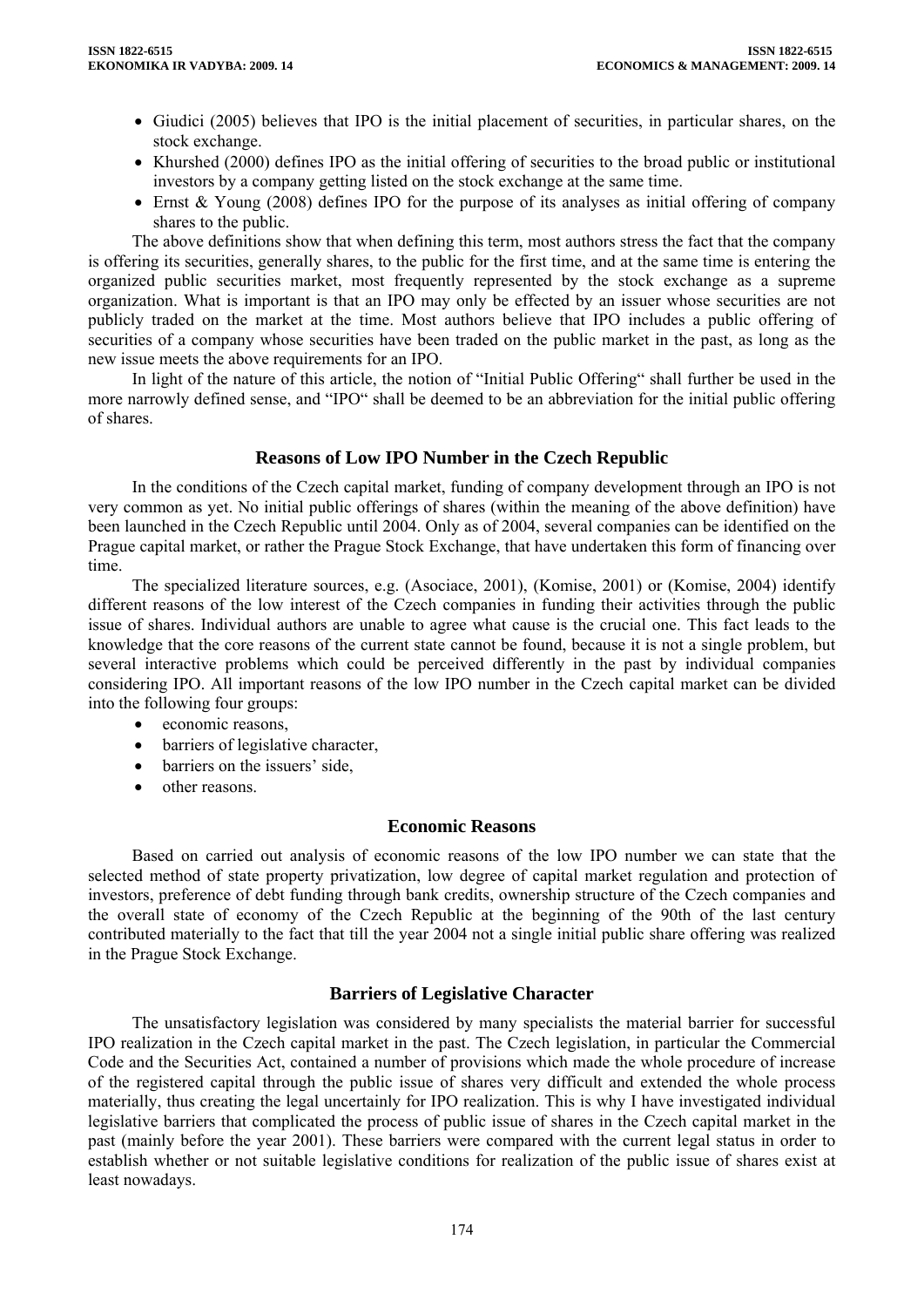From the carried out analysis of the legislative barriers it follows that nowadays all greatest legislative barriers, which were designated the main reason of the low number of the initial public offerings in the Czech capital market in the past - see sources (Asociace, 2001) or (Komise, 2001) - have been eliminated fully. The existing legal regulation concerning IPO can be considered conforming to the situation in the developed capital markets. Strengthening of trust in the Czech capital market and protection of public interests and investors is the objective of the existing regulatory measures. The main reason of a still low number of the initial public share offerings in the Czech capital market therefore had to be searched in another group of obstacles and barriers, i.e. on the side of prospective issuers.

### **Barriers on Prospective Issuers' Side**

Further obstacles for increase of the low number of the initial public share offerings in the Czech capital market were awaited on the side of the prospective issuers. This is why I realized the primary research in the Czech companies, focused on the reasons of low interests of the companies in funding their activities through the Czech capital market.

The primary research, which was quantitative in its nature, was conducted by means of questionnaires. These were completed by a representative sample of companies that investors might see as prospective candidates for IPOs. The companies were selected to meet the following criteria:

1. the company ranks among (one of ) the two below:

*a) "The EVA ranking Czech Republic",* 

*b) "The top 100 companies in the Czech Republic in 2006",* 

- 2. the company's legal form is a joint-stock company,
- 3. the company's shares have not yet been traded in the Czech or foreign capital markets.

Based on the above criteria, 85 companies were selected, addressed as part of the quantitative primary research either by means of a letter with a questionnaire to be completed by finance directors or by means of a face-to-face interview with the directors. The table below shows the frequency of the individual methods including the response rate.

| <b>INQUIRY DATA</b>               | <b>METHOD OF ADDRESSING SELECTED</b><br><b>COMPANIES</b> |                               | <b>TOTAL</b> |
|-----------------------------------|----------------------------------------------------------|-------------------------------|--------------|
|                                   | Letter                                                   | <b>Face-to-face interview</b> |              |
| Number of questionnaires sent     | 65                                                       |                               |              |
| Number of questionnaires returned | 34                                                       |                               | 50           |

**Table 1.** Number of questionnaires used in primary research and response rate

The questionnaire used in the primary research consists of three separate sections. The first section comprises questions related to the possibility to finance companies through the Czech capital market. The second section focuses on the major reasons for refusing financing of the company through an IPO. The third section facilitates identification of the size of the company, its activities and current distribution of finances.

Next, a summary of results is presented as they were obtained from a questionnaire survey. The survey focused on the causes of companies´ low interest in financing their activities through the Czech capital market.

- The research has shown that the majority of surveyed companies (68 %) do not see the Czech capital market as a potential source of financing their development.
- It has been determined within the research that 48 % of interviewed companies have considered entering the Czech capital market through an IPO in the past. The same percentage of companies has not considered this form of financing yet.
- The majority of the surveyed companies  $(62 \%)$  state that their management has sufficient information regarding possibilities to obtain the necessary funds through the capital market.
- The conducted research has shown that 72 % of the interviewed companies think that to obtain funds through the Czech capital market is more complicated or less advantageous than through bank loans.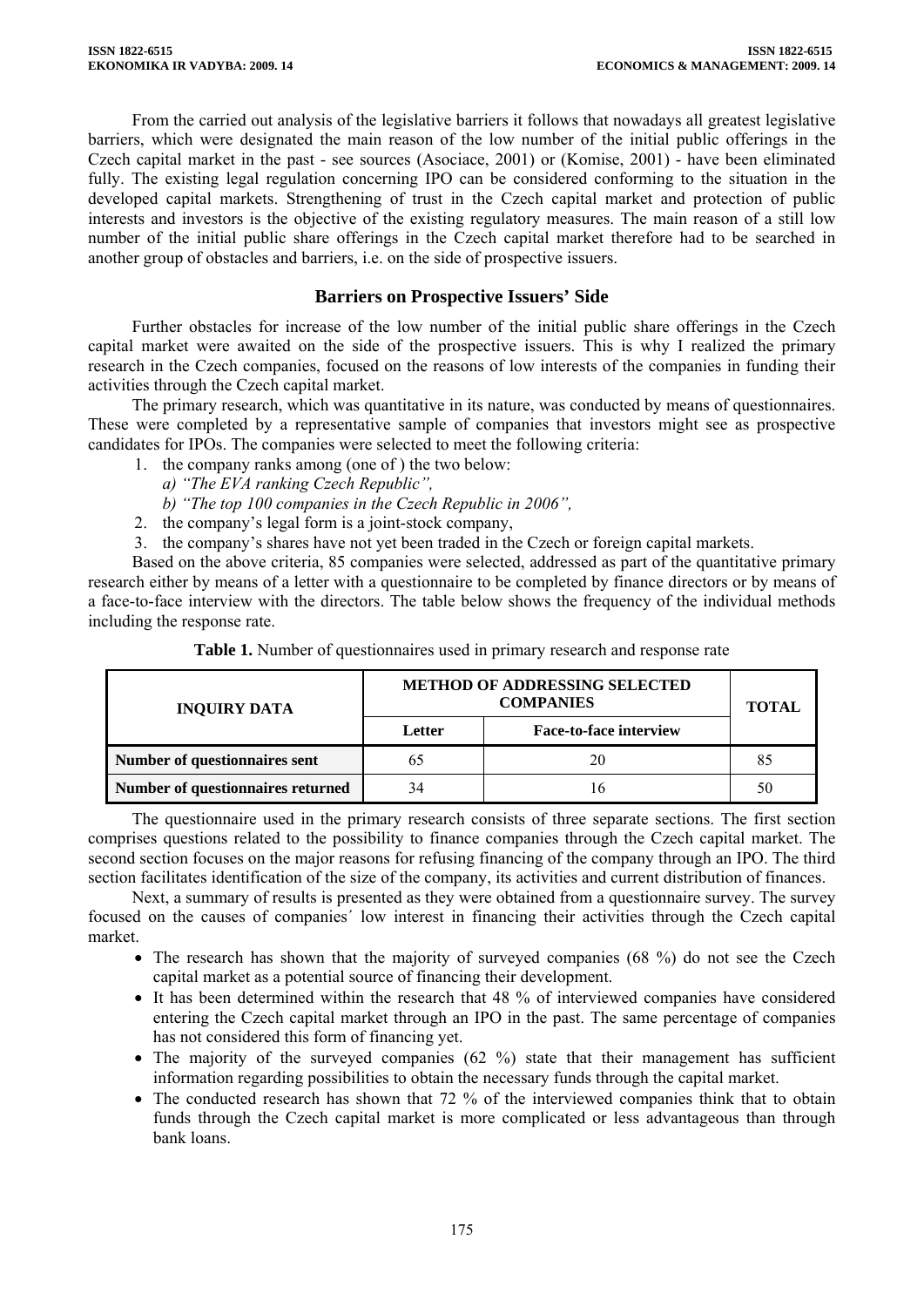- The majority of the companies under investigation (82 %) assume that the expenses incurred when obtaining a bank loan or issuing bonds are lower in the long run than expenses incurred when issuing shares.
- It was found out within the research that 36 % of the interviewed companies got to the stage of considering an IPO within the company, 8 % of them started informative talks with financial institutions and only 4 % of the interviewed companies got down to negotiating on a more advanced level.

The following part of the questionnaire focused on determining the reasons why surveyed companies have not used IPOs yet to finance their further development. When evaluating answers to the questions, it was necessary to take into account that these questions were answered even by those companies that have not considered an IPO yet. Nevertheless, even those companies quoted certain barriers which, in their opinion, were related to a low number of IPOs in the Czech capital market. This is why the research results are always presented from two perspectives. These are:

- *a) answers of all surveyed companies,*
- *b) answers of those companies that at least considered financing their development through an IPO.*
- The research has shown that the fear of restriction of control or possible loss of control over the company as a result of issuing new shares was one of the reasons why most surveyed companies (56 %) have not yet carried out an IPO with the aim to fund their further development. If, however, we take into consideration only answers of those companies that really considered conducting an IPO in the past, it may be claimed that the fear of restriction or possible loss of control over the company was one of the reasons why financing through an IPO was refused in almost 80 % of cases.
- The conducted survey has shown that the lack of information about possibilities of financing company development through public offerings was not the reason why the majority of surveyed companies have not conducted it yet. There were affirmative replies by only 12 % of all companies, or by 4,2 %, respectively, of those companies that really considered an IPO in the past.
- The research results make it obvious that the majority of the surveyed companies (56 %) regard the obligation to report, which the companies whose shares are traded in the public capital market (stock exchange) have to meet, as a reason for not conducting an IPO to finance their further development. If we take into account only replies of those companies that really considered conducting an IPO in the past, then the percentage of affirmative replies was even higher, 66,7 %.
- It has been found out within the survey that in the majority of companies that considered conducting an IPO, the lack of potential investors or the lack of their interest did not constitute a reason to reject this form of financing. Only 8,3 % of companies that got down to a more advanced stage of considering or discussing new share issues in the public capital market quoted the lack of potential investors or lack of the investors´ interest as a reason to discontinue this process.
- The research results also show that legislative barriers were not a reason for not conducting an IPO in most surveyed companies. Only 16 % of all companies, or 16,7 %, respectively, of the companies that considered an IPO in the past have stated that the legislative barriers were one of the reasons why they did not utilise an IPO to finance their development. When detailing the barriers, the companies quoted the inability to issue shares on being paid the purchase price, and the long time it takes to enter the new amount of basic capital in the trade register.
- It has been found out in the research that for the majority of the surveyed companies (54  $\%$ , or 75 % respectively), administrative barriers, similarly to legislative barriers, do not present a major reason for refusing to finance development through an IPO. When giving more details, those companies that replied in the affirmative stated that the whole process was complicated and timeconsuming.
- There is evidence in the research that 42 % of the surveyed companies regard costs related to introduction of a share issue in the public capital market as one of the barriers to implementation of an IPO. As for companies that considered an IPO in the past, 62,5 % of them consider costs related to its implementation a reason for refusal of financing their development via an IPO. When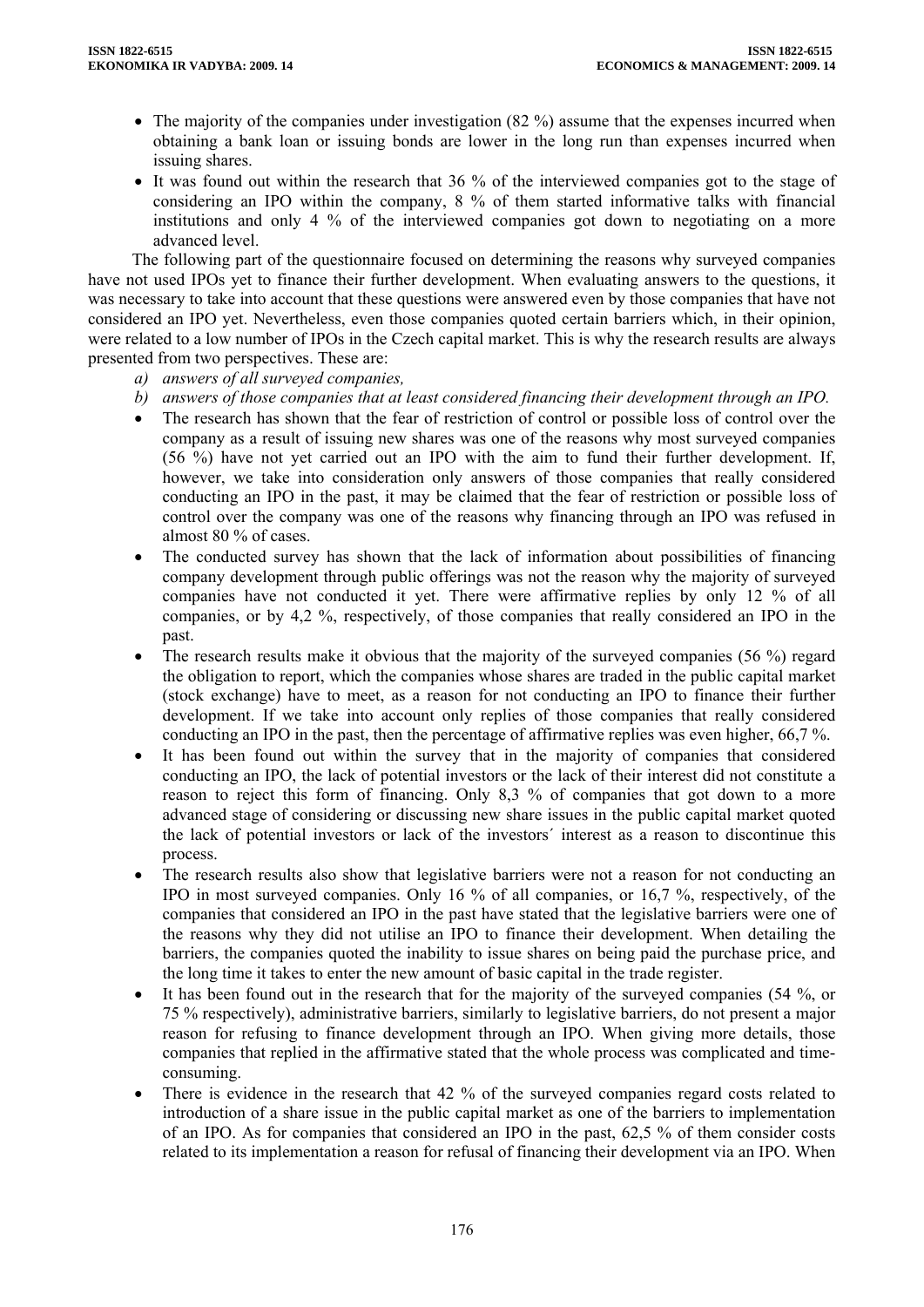characterizing such costs, the companies listed especially lead underwriter´s fee and expenses related to legal counselling and other types of counselling.

Within the research, only 8 % (12,5 % of companies that considered an IPO in the past, respectively) of the surveyed companies stated that they had encountered other problems when deciding about implementing an IPO. For instance, the surveyed companies did not consider themselves to be good candidates for an IPO, they belonged to a foreign group which decided about the way of financing, or they were afraid of a possible failure of the issue, which could seriously damage their reputation.

The last part of the questionnaire focused on determination of the company size, its main activities and on where the financial sources originate. As for the size of the surveyed companies, it was found out that an overwhelming majority (94 %) belong to a category of big companies. The remaining 6 % ranks among medium sized companies. Within the research, the companies´ main activities were investigated, too. Based on the obtained data and in compliance with OKEČ, the surveyed companies were classified by their economic activities. The manufacturing industry was the most frequent among the surveyed companies (32 %), followed by trade (18 %), electricity, gas and water production and distribution (14 %), transport, warehousing and communications (10 %), and the building industry (8 %). The remaining companies operate in other industries, such as mining of other mineral resources or rental and real estate activities. The last data obtained within the primary research relate to where the surveyed companies´ financial resources originate and what percentage of the resources it makes. The surveyed companies are largely funded from their own funds. Among external funds, bank loans are definitely prevalent; they participate in the companies´ financial structure with 27,8 %. Financial leasing and issued bonds together amount to 8,4 % of the total financial resources. The remaining group of the financial resources comprises other sources, the most frequent being loans from the parent company.

Based on results of the primary research we can state that the majority of surveyed companies still does not consider the Czech capital market the prospective source for funding their development. Though the majority of investigated companies is persuaded that their management is informed very well about the possibilities of raising the necessary funds through the capital market, only a few companies moved in their history towards advanced negotiations about realization of the initial public share offering. All of them led to rejection of this form of funding afterwards.

The carried out research has proved that low interest of the Czech companies in funding their development through IPO is connected in particular with good availability of bank credits. Their granting is perceived generally as a simpler and more advantageous method than raising the funds through the initial public share offering. We have established surprisingly that the majority of surveyed companies insist on the opinion that the costs connected with acquiring the bank credit or bond issue are lower, even in the long-time horizon, than the costs connected with stock issue. The fact, that size of the needed funds does not lead to the adequate volume of issue of the new shares at which the IPO would be cost acceptable, can be considered possible clarification of this approach. It has to be acknowledged that with rising volumes of the issue the costs for IPO realization - in the relative reflection, i.e. in percentage of issue volume - real go down.

On the basis of personal interviewing certain representatives of the investigated companies I came to the conclusion that the IPO realization costs, expressed by percentage of volume of the stock issue, are sometimes compared erroneously only with the annual interest rate of the bank credit. Such thinking can be a further reason, why the majority of respondents consider the initial public share offering a more expensive source of funding even from the long-time horizon, compared with the bank credit. The carried out calculations show that IPO seems to be the more advantageous form of funding than the bank credit, namely both from the point of cash flow and from the point of its impact on economic results. This is valid even if the percentage reflection of the IPO realization costs of the issue volume reaches double the level of the annual interest rate from the bank credit. This is because from the long-time horizon the one-time costs for IPO are exceeded the accumulated level of paid interest for the whole term of the granted credit.

Fear of possibly lost or restricted control over the company due to issue of the new shares can be considered another significant factor playing an important role, when deciding IPO in the Czech environment. Such situation occurs, at even a higher level, in case of entry of the foreign partner into the company, which situation is a much more frequent phenomenon in the Czech environment. Within the scope of the initial public share offering the fear above can be eliminated to a certain degree by subscribing limited quantity of the shares representing only a certain part of the registered capital which will traded in public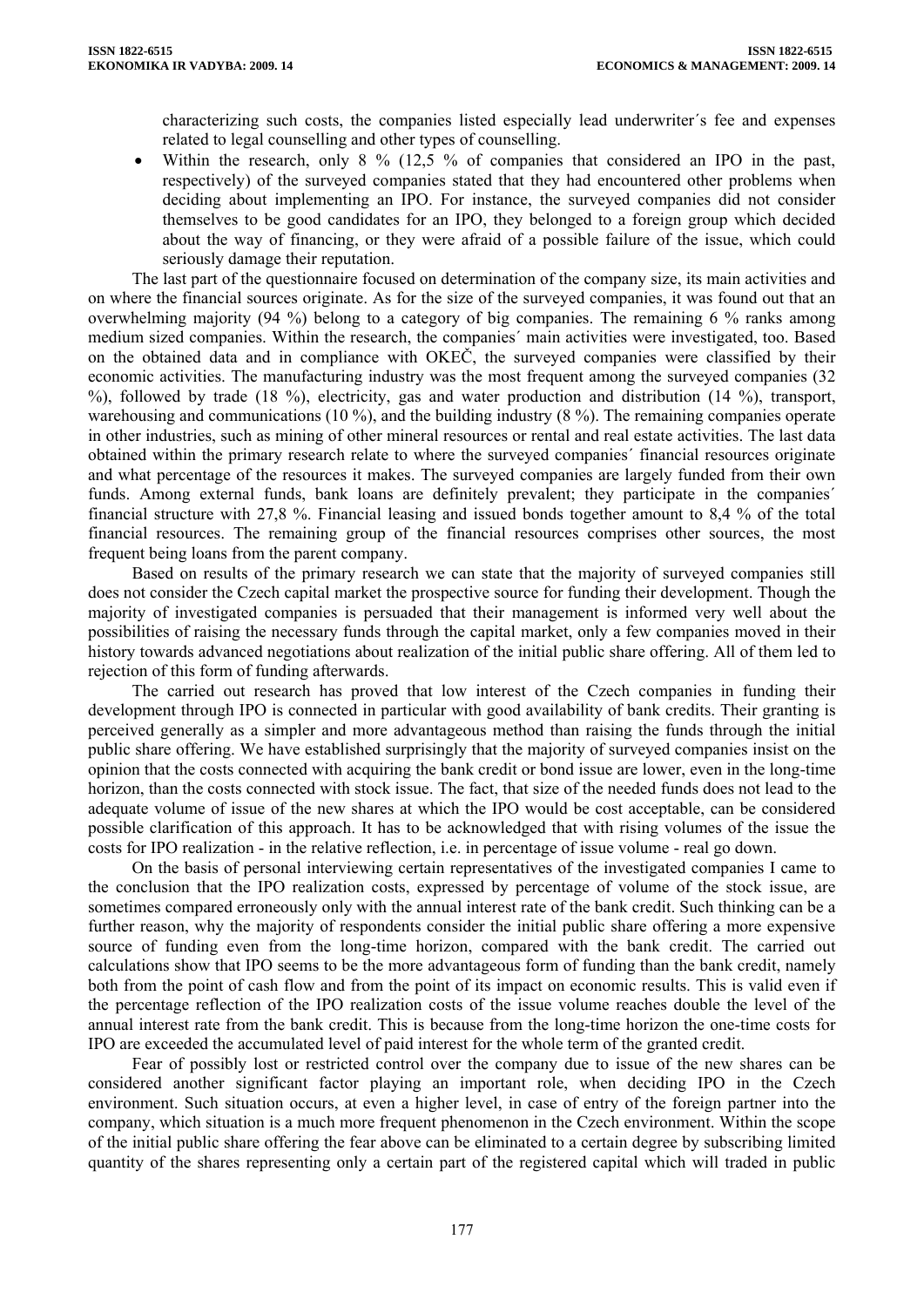after IPO realization. Moreover, mainly the institutional investors, which usually do not intervene into company management, are interested in the initial public share offering.

I personally think that the argument against IPO shown above is partially also connected with the fact that activities of the company, in particular of its management, will be much more thoroughly and critically monitored by the public, i.e. investors, analysts, journalists, etc., after IPO realization. Negative approach to the public offer of the stock can thus be connected with fear of the "public control" of management activities, which must be absolutely transparent after the company enters the capital market. My assumption was confirmed indirectly by my personal meetings and interviews with certain representatives of the investigated companies.

Other reasons of the low interest of the Czech companies in funding their activities through IPO is connected with their negligible experience of this form of funding and also with their unwillingness to accept the duty of regular public reporting of its activities. This approach also supports partially the management fear of the "public control" of its activities. The increased risk of reveal of the business plans to the competition and/or the regularly repeating costs connected with fulfillment of the reporting duty can be considered the rational reason for unwillingness to participate in the reporting duty.

The duty to report is a very significant factor affecting the investors' trust in the initial public share offerings and in the capital market in general. It has to be acknowledged that for the issuing companies such trust is crucial, because they must be sure they are really able to raise the necessary funds through the capital market. Moreover, as proved by the studies from abroad, the companies from the countries with more complex requirements for releasing the information and with stronger regulation in the securities sector have, under otherwise identical conditions, lower costs for obtaining the necessary capital.

The interviewed companies identify the following barriers to IPO realization: time and organization complexity of the whole process, dissatisfaction with high costs for the issue manager and for other consulting companies and, last but not least, also the fear of possible public failure, which might affect the company negatively. Coincidence of these factors with the factors above leads to the fact that the majority of respondents consider IPO realization in rough terms only or even not at all.

#### **Other Reasons**

Besides the reasons of the low interest of the Czech companies in funding their activities through IPO there are even certain other reasons of this state. Absence of tax privilege and/or state subsidies for the issuing company and non-use of IPO for additional privatization of the state property are considered the most important ones.

#### **Conclusions**

It follows from investigations of the situation in IPOs in the Czech Republic that financing company development through IPOs, which are linked with entrance into the capital market, has not become common practice in the Czech capital market. Comparing the present situation with the situation in international markets, it must be stated that the Czech capital market shows anomalies not only with regard to advanced capital markets such as those in the USA or Japan but also in reference to markets in Central and Eastern Europe. The findings of the research into low numbers of IPOs in the Czech Republic show that the selected method of privatising the state-owned property had an adverse effect on the development of the Czech capital market as a place where companies can obtain necessary funds through issues of property securities or debt securities. Czech companies have not yet started perceiving the capital market as a source of financing their further development and small investors have not started seeing the capital market as an alternative to enhance the value of their temporarily free funds. In the past, unfavourable conditions resulting from legislation and the institutional environment were considered the major cause of the long-term low numbers of initial public offerings in the Czech Republic. It follows from the results of the analysis of legislative barriers to carrying out IPOs that in recent years, a number of steps were taken to draw the Czech capital market nearer to the European standard, at least formally. Laws were passed that determine the scope and regulations for entrepreneurial activities of individual subjects, and an independent authority was set up that kept an eye on the transparency of the market and compliance with the given regulations; there are institutional and technical prerequisites available that facilitate trade in securities. It is manifested in the research that all major legislative as well as economic barriers that in the past were considered the causes of the low numbers of initial public offerings in the Czech capital market have been removed. It is therefore